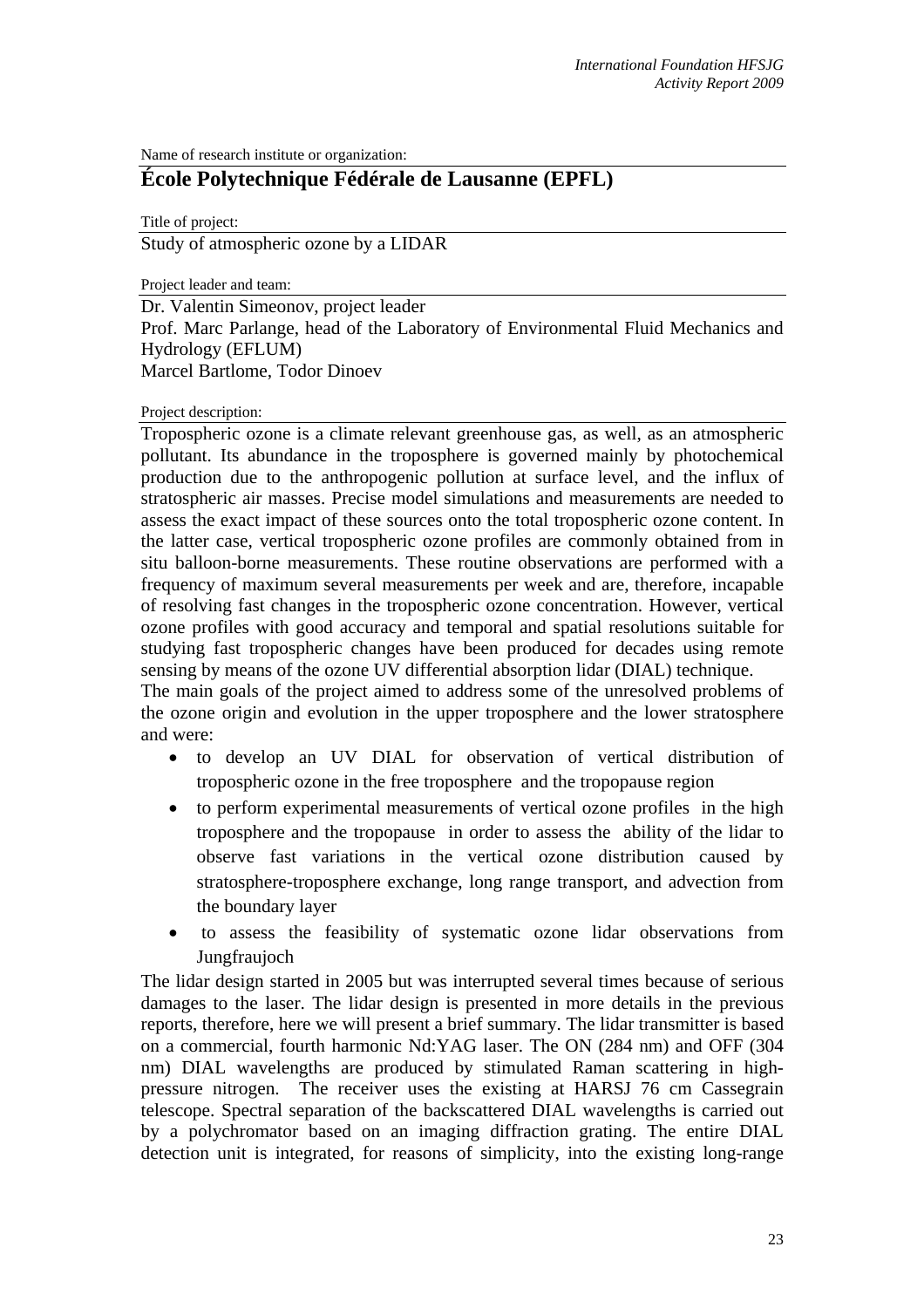multi-wavelength polychromator box, optically coupled at the Cassegrain telescope's rear end.

With the current design the ozone UV DIAL system provides hourly-averaged ozone profiles reaching from 6 to 12km ASL with a vertical resolution better than 400m at 6 km and 1000m at 12 km ASL. The relative error of the profiles is kept lower than 10 % at 12 km ASL.

 During 2009 a series of measurements were taken with the lidar. As a first step of the experiment, the lidar profiles were compared to balloon borne ozone profiles taken by ECC sondes. The sondes were launched by the Swiss Meteorological Institute from Payerne (lat. 46; 49 N, long. 6; 56 E, ASL), situated at approx. 80 km NE of the HARSJ.



Fig.1 Relative difference between the lidar and the ECC measurements (DIAL-ECC/ECC) for 8 days in August and September. Note the good correlation in stable (high pressure) conditions, panel c and e, and increased difference in unstable conditions (passing front)- panel d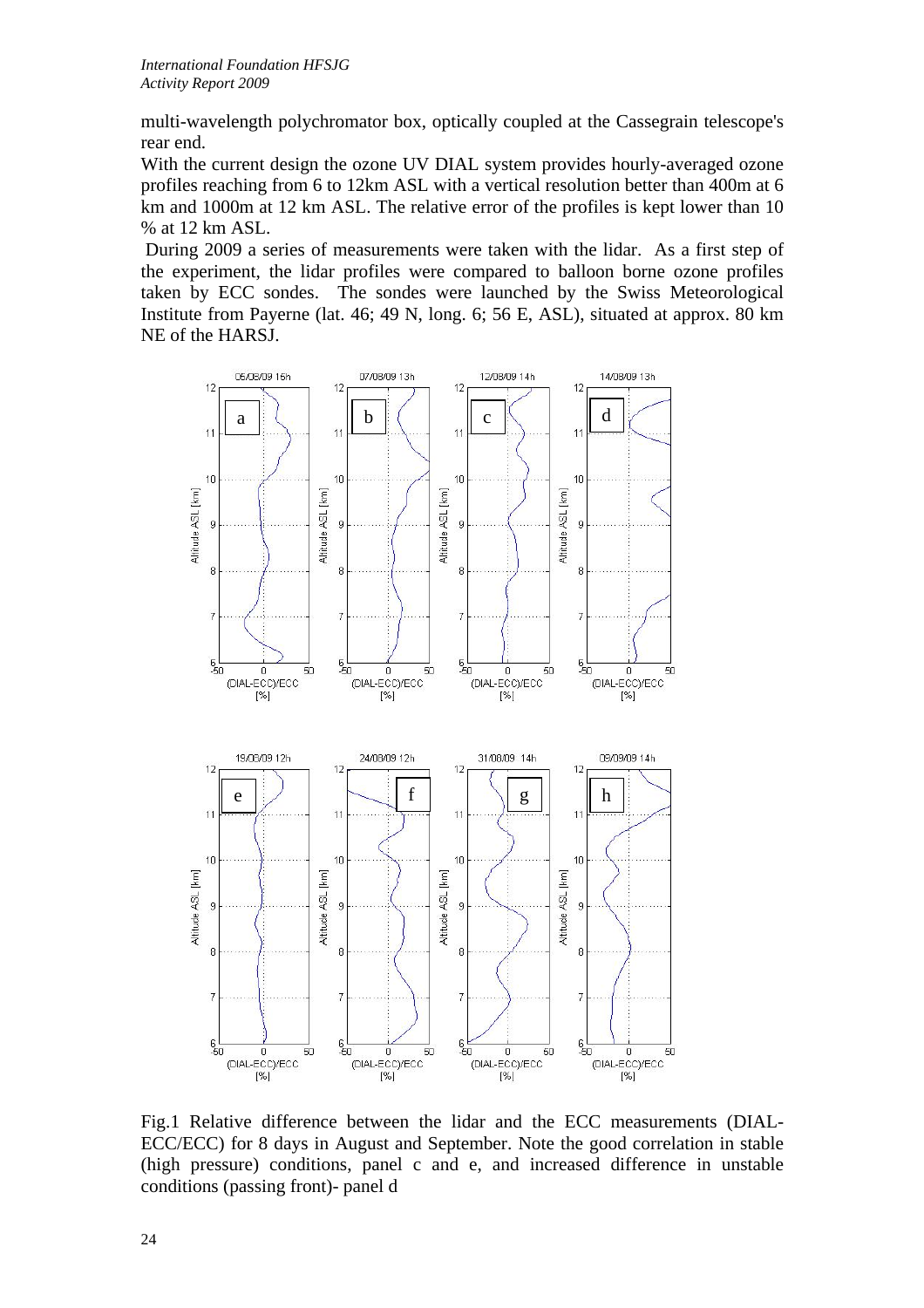The lidar and the sonde measurements were taken quasi simultaneously. The relative differences between the lidar and the sonde were found to be lower than 20% in a horizontally homogeneous atmosphere Fig.1. The two measurements compare best in horizontally homogeneous atmosphere (panels c and e in the figure), and differ with more than 50% in unstable weather conditions as in panel d. This behavior can be easily explained by the distance between the two measurements.

The intercomparison shows that the lidar is able to reproduce accurately ozone vertical distribution. Intercomparison with vertical profiles taken in the vicinity of HARSJ by an airplane-borne UV photometer confirmed the performance of the lidar.

 Time series with duration of up to 21 hours were taken in order to study the time evolution of tropospheric events characterized by elevated ozone concentrations. As a result of these measurements three events, demonstrating different processes have been identified. The lidar measurements were compared to ECC data when possible and to the prediction of the mesoscale model EURAD.



## Fig. 2

*Left panel* Ozone concentration time series, note the elevated ozone concentration between 6 and 7 km.

*Right panel* EURAD predictions, the predicted ozone layer has slightly different temporal behavior. The predicted high ozone concentration at 3.6 km was measured by an ozone monitor from the NABEL network.

In the first case, an ozone layer with elevated ozone concentration was observed in the 6 to 7 km ASL range. The lower than 10% relative humidity, measured by a meteorological sonde, and the time evolution of this layer allowed us to determine its stratospheric origin. The lidar observations are in a good agreement with the EURAD atmospheric model predictions as seen from Fig.2. The model predictions at 3.6 km also agree with the elevated ozone concentrations measured by the UV -photometer of the NABEL network at HARSJ.

 The evolution of an ozone-enriched layer in the tropopause region (1-12 km) was followed for 21 hours during the second case study. The time evolution, the ECC data, and the EURAD model predictions suggest the possibility of a short, reversible filamentation process developing at the tropopause altitudes. The measurements and the model prediction are shown in Fig. 3.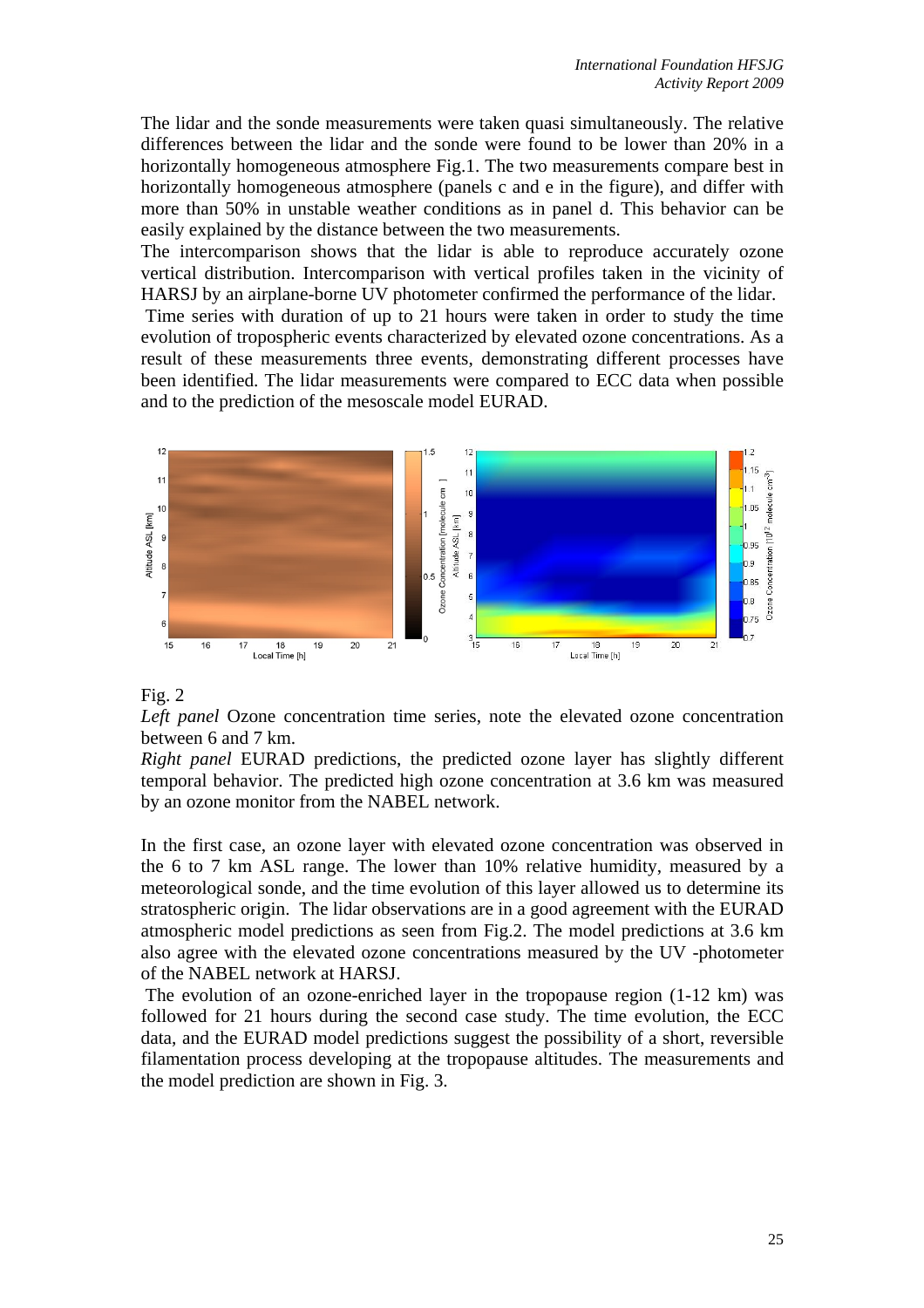

Fig. 3

*Left panel* Short reversible filamentation measured by the lidar at the tropopause height (10-11 km).

*Right panel* EURAD prediction – the model predicts shorter and deeper penetration in the troposphere.

The measurements of the third event were made according to a prediction of stratosphere- troposphere events forecasted by a dynamical model developed at ETHZ. A short leaving enhancement of the ozone concentration has been observed at an altitude of about 9.5 km as seen from Fig.4. . There are two possible explanations for this event. The first one could be a short-living reversible STE event as predicted. The relatively high relative humidity  $(> 20\%)$  however does not support unambiguously this hypothesis. Another possible explanation is a long-range transport of ozone and ozone-precursors-reach air from the forest fires in the Athens region in August. This hypothesis is supported by back-trajectory results from the HISPLIT model as shown in Fig. 5. The absence or very low aerosol content in the ozone-rich layer however does not support this idea. The available information, however, does not allow to make a definite conclusion.



Fig. 4 Consecutive ozone profiles measured at 10.30 h (a), 12.30 h (b), and 15.30 h (c). Note the short-living ozone-rich layer at 9.5 km.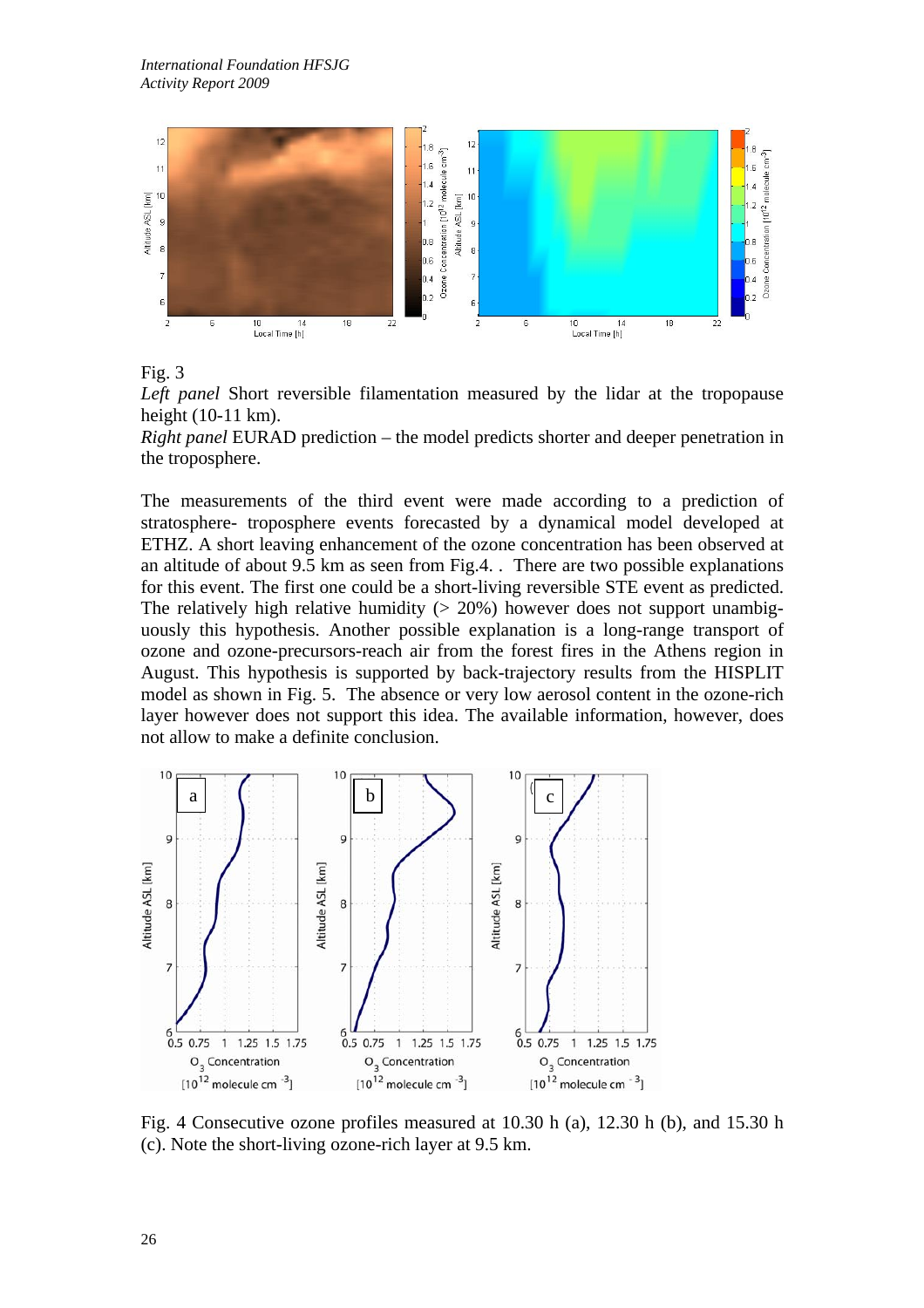

Fig. 5 HISPLIT back-trajectories *Upper row* Arrival at HARSJ at 13 h. Note the trajectories starting at 5.8 km above the Athens region. *Lower panel* Arrival at 16 h.

In conclusion we would like to point out that the lidar has been built successfully and has shown the ability to observe fast variation in vertical ozone distribution with high accuracy and precision. In combination with additional water vapor and temperature lidar observations and supported by model forecasting the lidar could become a powerful tool for improving our understanding of the upper troposphere lower stratosphere processes. To allow future systematic observations however, the lidar will need an essential upgrade to resolve the problems related to the long preparation time, and the limited by technical reasons time of observation related to the use of the astronomical telescope of HARSJ.

Key words:

Differential Absorption Lidar, Tropospheric Ozone, High Altitude Research Station Jungfraujoch, Climate Change, Stratosphere Troposphere Exchange, Long-Range Ozone Transport

Internet data bases: http://eflum.epfl.ch/

Collaborating partners/networks:

EARLINET – European Aerosol Research Lidar NETwork Federal Office of Meteorology and Climatology - MeteoSwiss Institute of Atmospheric Optics – Tomsk, Russia